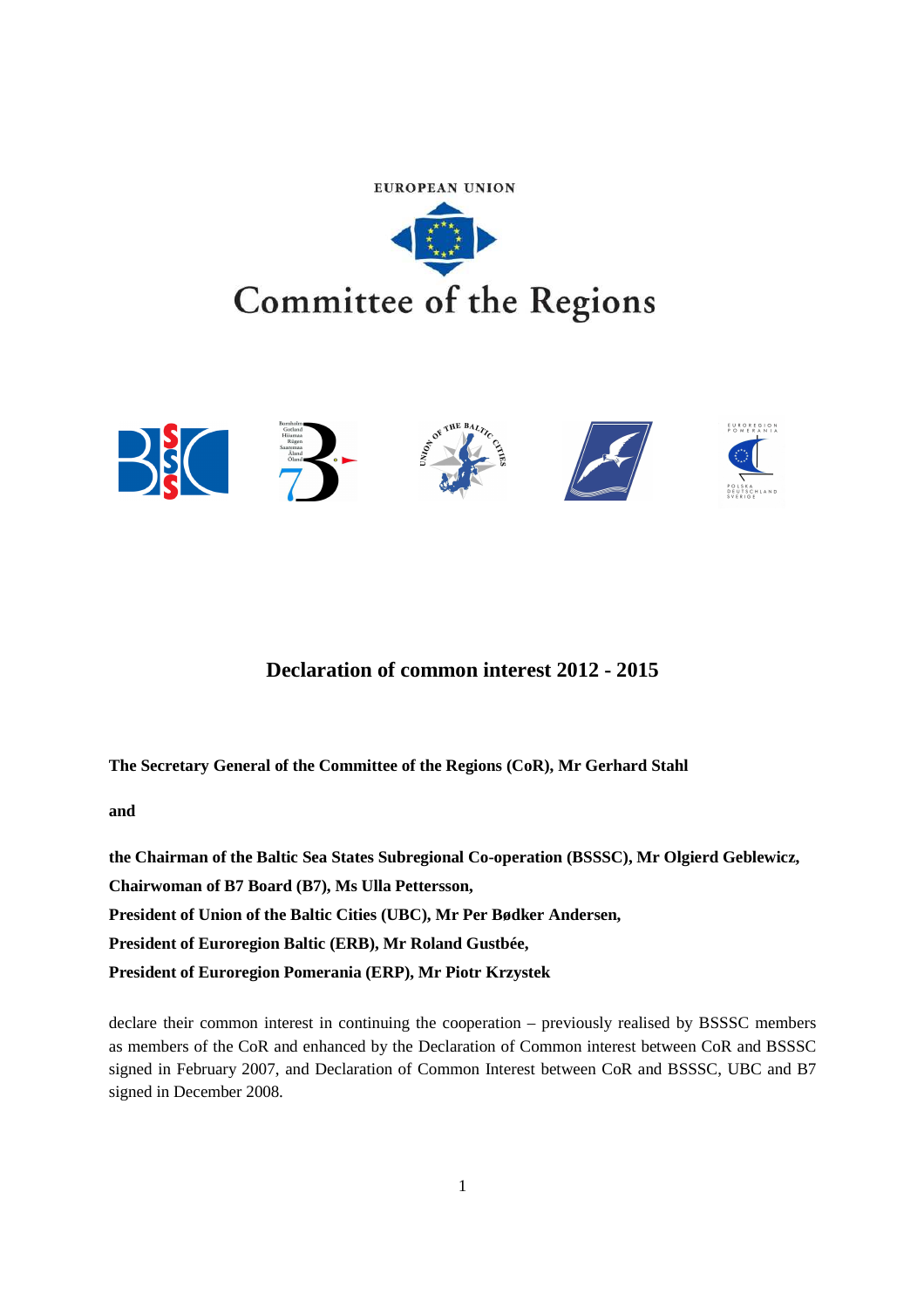By signing the following Declaration for the years 2012-2015 the cooperation is enlarged to include all BSR organizations, mentioned at the end of this declaration, representing local and regional level of governance in the Baltic Sea Region.

The signing associations will coordinate in between themselves and will assign one single representative for their contacts with the Committee of the Regions.

In general, BSSSC, B7, UBC, ERB, ERP participation in the work of the CoR should be further fostered wherever this provides a political added value for all parties. Efforts to further develop the cooperation will be made in particular in the following fields:

# **1. Involvement of expertise in selected areas of interest of the Committee of the Regions.**

Drawing on the expertise of its members and working groups, representatives of BSSSC, B7, UBC, ERB, ERP may be invited on a case-by-case basis to contribute actively to the work carried out by the CoR Secretariat on specific topics. This may include, if appropriate, support to the CoR Commission's secretariats in their assistance to rapporteurs, including the monitoring of the implementation of the subsidiarity and multilevel governance principles in specific dossiers.

# **2. Dialogue between the European Commission and the Associations of Regional and Local Authorities.**

The CoR Secretariat will include BSSSC, B7, UBC, ERB, ERP among the associations invited to the dialogue between the European Commission and the Associations of Regional and Local Authorities as established by the EC's Communication (COM (2003) 811 final). Moreover, the BSSSC, B7, UBC, ERB, ERP will be given the possibility to respond to calls for meetings (as published on the CoR website). They may also ask CoR Secretariat for help with arrangement of meetings with EC representatives in case of discussion need concerning new EU legal acts or those under preparation.

# **3. Participation in conferences and other activities organised respectively.**

The CoR Secretariat and the Secretariats of BSSSC, B7, UBC, ERB, ERP will explore how to further improve the coordination of their communication channels to increase the visibility and impact of their joint actions. Specifically, the CoR Secretariat and the Secretariats of BSSSC, B7, UBC, ERB, ERP should aim to maximise possibilities for mutual participation in events organised by each party. More specific actions could include:

• Where appropriate, the participation of speakers from BSSSC, B7, UBC, ERB, ERP at events organised by the CoR and vice versa.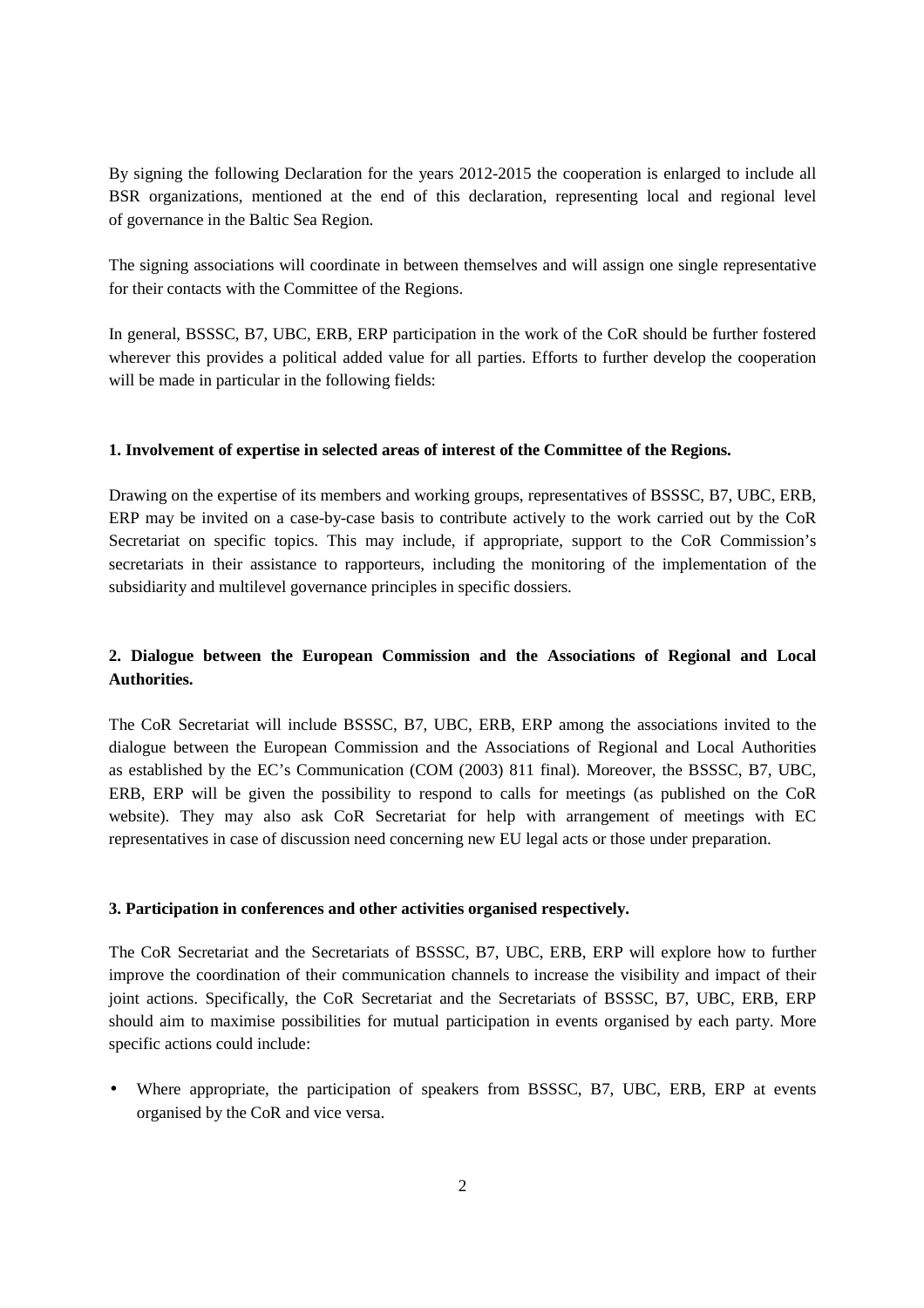• CoR and BSSSC, B7, UBC, ERB, ERP agree to explore the possibilities to co-organise seminars in the Baltic Sea Region in 2012-2015, on the themes of mutual interest, i.e. EU maritime policy, the development of the Trans-European Networks in Northern Europe sustainable energy and adaptation to climate change, Multiannual Financial Framework, Europe 2020 Strategy, culture, common market and multilevel governance, demographic change, EUSBSR, by drawing on the expertise and experience of the local and regional level in the Baltic Sea Region.

### **4. Joint activities in the field of communication and the mutual publicity of key events.**

The CoR Secretariat and the Secretariats of BSSSC, B7, UBC, ERB, ERP will coordinate their strategies in the field of communication. The mutual use of the tools of communication (Newsletters, Websites etc.) of all organisations may be further enhanced.

### **5. Joint efforts to strengthen regional participation in the Northern Dimension**

BSSSC, B7, UBC, ERB, ERP as well as the CoR have worked to include a "Regional Dimension" within the framework of the Northern Dimension Policy, and will continue to support each other in all efforts to secure regional participation in the practical evolvement of the Northern Dimension and its partnerships. Cooperation with the Barents Euro Arctic Region will be considered wherever appropriate.

# **6. The development and realization of the EU Strategy for the Baltic Sea Region towards Europe 2020 Strategy: A common objective**

BSSSC, B7, UBC, ERB, ERP agree in the objective of developing and implementing an European Union Strategy for the Baltic Sea Region (EUSBSR) as an important tool for achieving Europe 2020 Strategy goals. The EUSBSR is an example of how to enhance the performance and competitiveness of an European macro region and a model of successfully applied EU regional policy. EUSBSR priorities are coherent with Europe 2020 Strategy targets, what should be stressed during consultation upon new financial perspective and its evaluations. All parties agree that local and regional authorities play an indispensable part in this process and will support each other in all activities of common interests concerning the EUSBSR.

### **7. Regional response to economic crisis**

All parties agree that struggle with economic crisis should be also undertaken on regional level. Nowadays fostering of common market idea on regional level is fundamental activity which should be undertaken by regional and local authorities. CoR Secretariat will introduce to CoR Commissions regional input for this topic, prepared by BSSSC, B7, UBC, ERB and ERP whenever its content presents added value for European forum.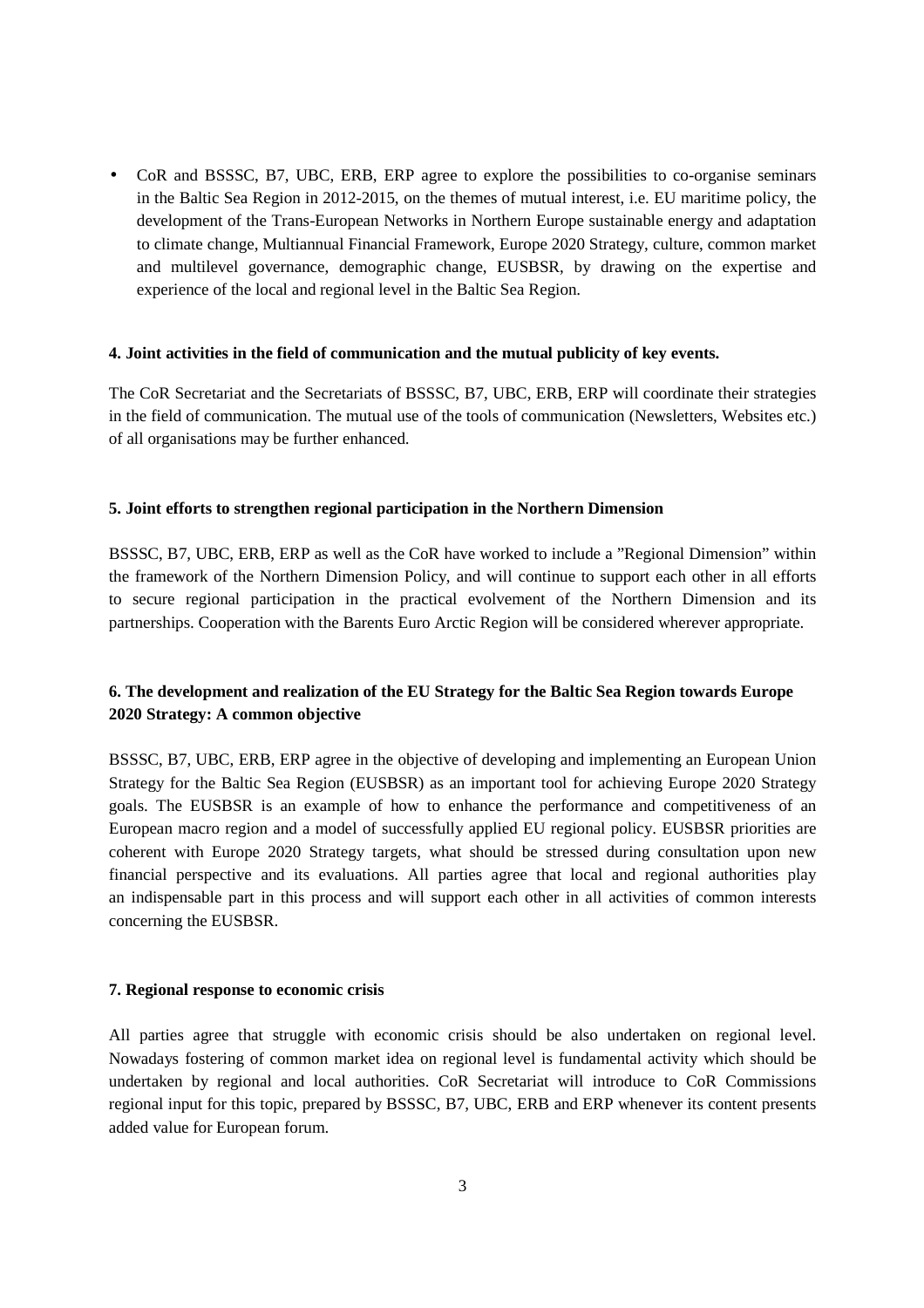# **8. Practical arrangements**

In order to ensure access to the CoR and its activities, the co-signing associations will be allocated two permanent passes each to the Committee each year. One extra pass will be given to the general coordinator for all of these associations.

The co-signing associations could, from time to time, be given access to a meeting room (for 20-30 people), depending on availability within the CoR.

Szczecin, 5 June 2012

Gerhard STAHL CoR

Olgierd GEBLEWICZ **BSSSC** 

Ulla PETTERSSON B7

Per BØDKER ANDERSEN UBC

Roland GUSTBÉE ERB

Piotr KRZYSTEK ERP